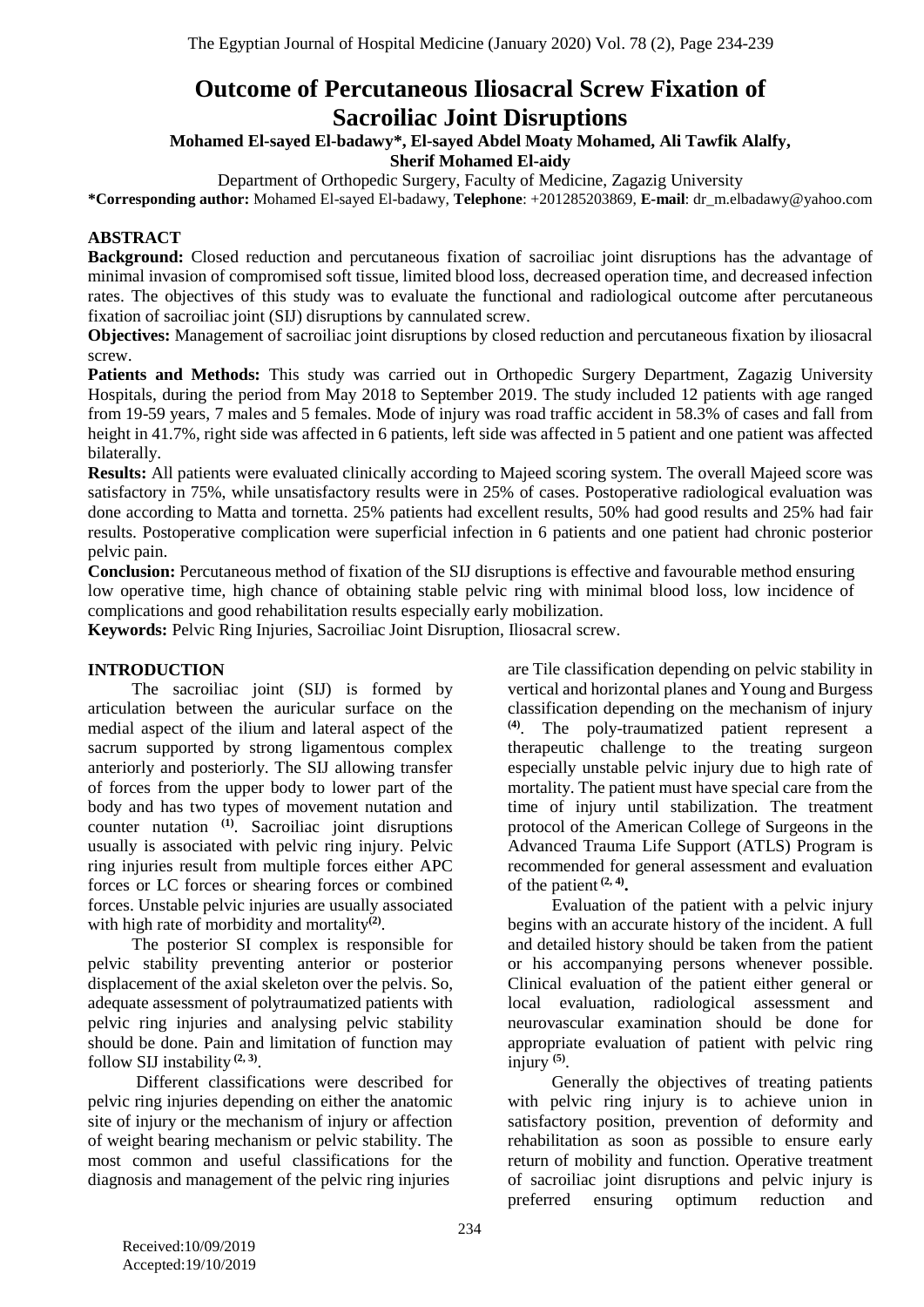maintenance of fixation <sup>(6)</sup>. The treating modalities of SIJ disruptions included open methods of reduction, fixation and percutaneous fixation of the SIJ. Percutaneous fixation of the SIJ by screws is preferred as it has low incidence of complications especially wound infection, no blood loss and no time loss as compared to open method **(6, 7)** .

Complications of SIJ disruptions include instability of pelvis, which may end in deformity, persistent SI pain and limitation of function, in addition to complications of trauma like haemorrhage, visceral and soft tissue injuries and thromboembolic complications from prolonged recumbency. The percutaneous iliosacral screw (ISS) may cause nerve root injury **(2, 7)** .

# **THE AIM OF WORK**

Evaluation of fixation of sacroiliac joint disruptions by percutaneous iliosacral screw.

# **SUBJECTS AND METHODS**

#### **The Site of study:**

This study was conducted in Orthopedic Surgery Department, Zagazig University Hospitals.

### **Sample size:**

The study included 12 patients with sacroiliac joint disruptions either unilateral or bilateral.

### **Inclusion criteria:**

- 1-Patients with sacroiliac joint disruptions indicated for surgery either isolated or associated with other injuries.
- 2-Surgically fit patients (males-females)

### **Exclusion criteria:**

- 1. Ppatients younger than 18 years old.
- 2. Patients with old disruptions.
- 3. Surgically unfit patients.
- 4. Infection at surgical site

### **Ethical Considerations:**

Informed consent was obtained from all participants and **the study was approved by the Research Ethical Committee of Faculty of Medicine, Zagazig University.**

### **Methods:**

All patients were subjected to the following:

### **1. History taking:**

Complete history was taken from all conscious and oriented patients. Age, sex, address, occupation and telephone number, mode of trauma, the affected side and associated medical problems.

#### **2. Clinical Examination:**

*General examination*: Every patient is examined and assessed according to the advanced trauma life support (ATLS):

After completion of primary survey, a secondary survey was started within 12-24 hours after injury. Complete examination from head to toe was

performed with evaluation of complete history and presence of medical history allergies past illnesses**.**

# **Assessment of associated injuries:**

Skeletal injuries: Non-skeletal injuries: urological, rectal, gynecological if applicable, muscle injury and breach to the skin overlying.

Vascular examination: Examination of the peripheral vasculature. Exclusion of DVT and compartmental syndrome

**Neurological examination**: Examination of affection of lumbosacral plexus mainly l4-l5 nerve roots by examination of ankle and big toe dorsiflexion and examination of their sensory functions at their dermatomal level.

**3-Radiological Evaluation:** All patients are assessed radiologically by:

## *- Plain Radiograph.*

AP radiographs, inlet and outlet views were obtained for the patients. They were used mainly to diagnose and classify the pelvic ring injury. Also, these views were assessed for the presence of associated bony injury e.g. acetabular fractures.

#### *- CT scan:*

Ct scan was obtained for all patients with axial, coronal, views and 3D views were done for better understanding of the pelvic lines. Post-operative CT scan is used for evaluation of reduction and accuracy of screw positioning.

#### **Treatment:**

This included the following:

### **A-Initial treatment**

 **External immobilization of the injured pelvis:**

Was done through application of a pelvic binder or a circumferential wrapping with a bed sheet

- **Thromboembolic prophylaxis***:*
- Encouragement of all patients to maintain active exercises for toes and ankle, whenever possible, for thromboembolic prophylaxis mechanically. Pneumatic calf and leg compression was used whenever available. Patients were kept well hydrated
- Low molecular weight heparin was given for 7 patients (had associated injuries that delay SIJ fixation) starting from the day of injury and stopped 12 hours before the operation. Low molecular weight heparin was given to all patients 6-12 hours postoperatively for 15 days.
- Catheterization of the urinary bladder
- IV cannulation.

### **B-Operative treatment:**

- An informed consent was taken from every patient who has been involved in the study.
- Preoperative preparation of the colon using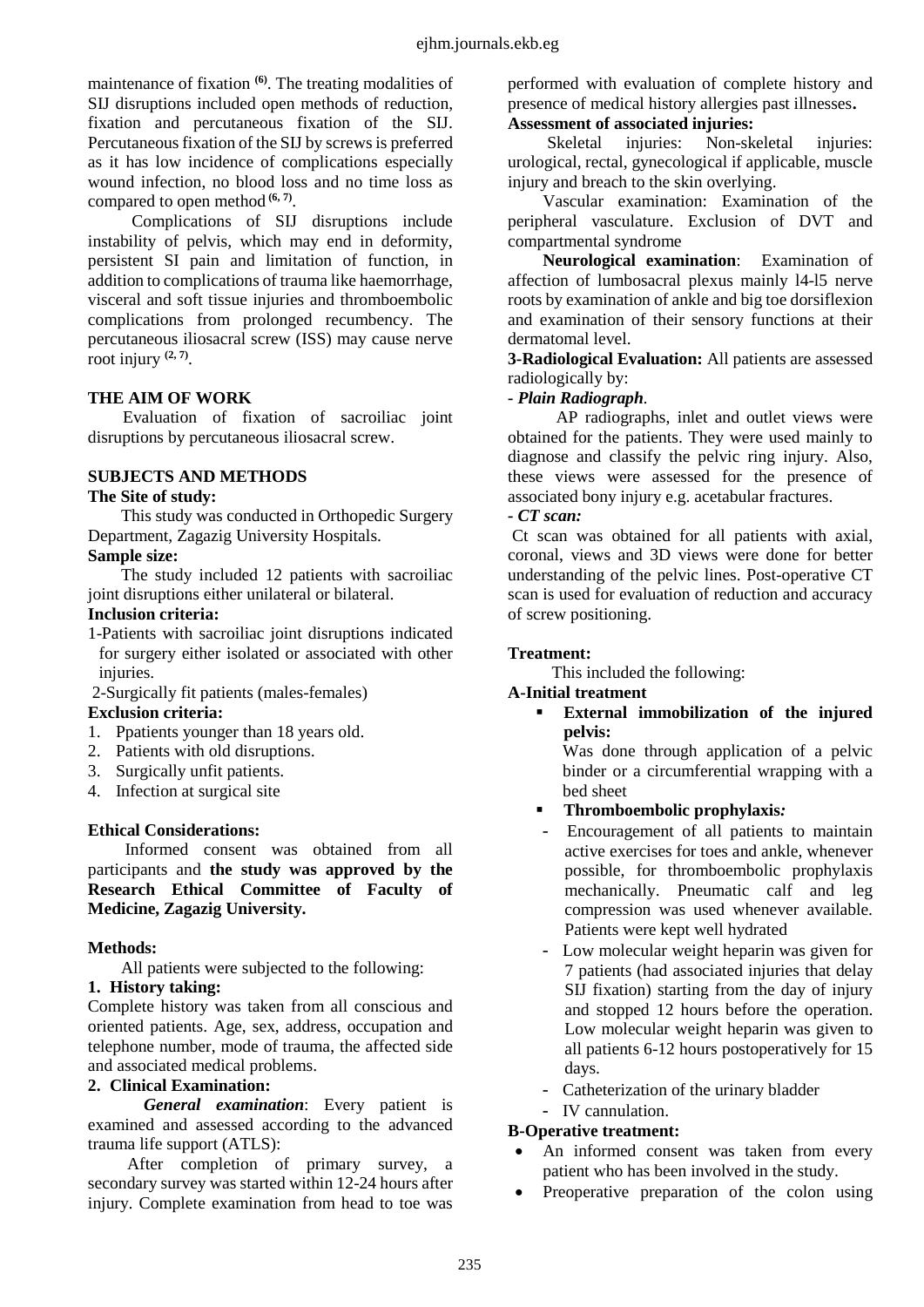enema 24 hours before operation.

- Patients had either a dose of two grams of third generation cephalosporin at induction of anaesthesia.
- We used ordinary translucent table before starting, adjustment of the C-arm was done to insure an accurate anteroposterior, inlet and outlet views needed for reduction and screw placement.
- **Anesthesia:** Spinal anaesthesia was given to 7 patients, epidural anaethesia to 4 patients and general anaethesia to one patient.
- **Position:** All patients were operated in supine position.
- **Preparations:**

Draping the entire lower abdomen free from the nipple line distally is performed, including the involved leg.

## **The following steps were followed to insert the iliosacral screw (s) percutaneously**

- The C-arm of the image intensifier was positioned horizontally parallel to the transverse plane to the patient's pelvis with the concavity of the C arm under the operative table. The ilio-cortical density was determined on this view and the entry point of the guide wire was inferior to this mark.



**Fig. (1):** (a) The lateral sacral view: anatomic model. (b) A cross section of the pelvis at the upper level of the S1 vertebral body shows the safest path for a screw at this level between the two dotted lines **(8)** .

- The superficial skin location for screw insertion is 2 cm posterior to the intersection of a line from the femoral shaft and a line dropped from the anterior superior iliac spine or by lateral view of the sacrum. The guide wire was inserted at the previously determined entry point on the lateral view and advanced by a power driver into the iliac cortex, Sacroiliac joint and the sacral cortex**.**

**-** Both inlet and outlet radiographs were obtained to check the planned trajectory of the guide wire. The guide wire should be above S1 foramen in the outlet anterior to the neural canal and not breaching the anterior sacral cortex in the inlet views**.**

- Measurement of the appropriate screw length was done over the guide wire.

- A 7.3 mm partially threaded screw was applied with

washer and was tightened to compress the sacroiliac joint.

- A final check for the adequacy of the reduction and the screw position was done by intra-operative x-rays.





A B

**Fig. (2):** Postoperative X-ray showing the final position of the Iliosacral screw (A) outlet view (B) inlet view.

### **C-Post-operative:**

Discharge of patients was done 24 hours postoperatively for 5 patients. 7 patients were discharged 48 hours postoperatively after follow up by colleagues of other departments like general surgery and cardiothoracic departments.

# **Medications:**

- 1. Subcutaneous single injection of lowmolecular-weight heparin preparations (Clexane 40 IU) were used for prophylaxis against DVT which started 12 hours postoperatively lasting for at least 2 weeks.
- 2. Prophylactic parenteral broad spectrum antibiotics were used for 1 week, then oral antibiotics for 2 weeks.
- 3. Adequate analgesia
- 4. Postoperative x-rays (AP view of the pelvis, inlet and outlet views) were done in addition to postoperative CT. These postoperative radiographs were used to assess reduction,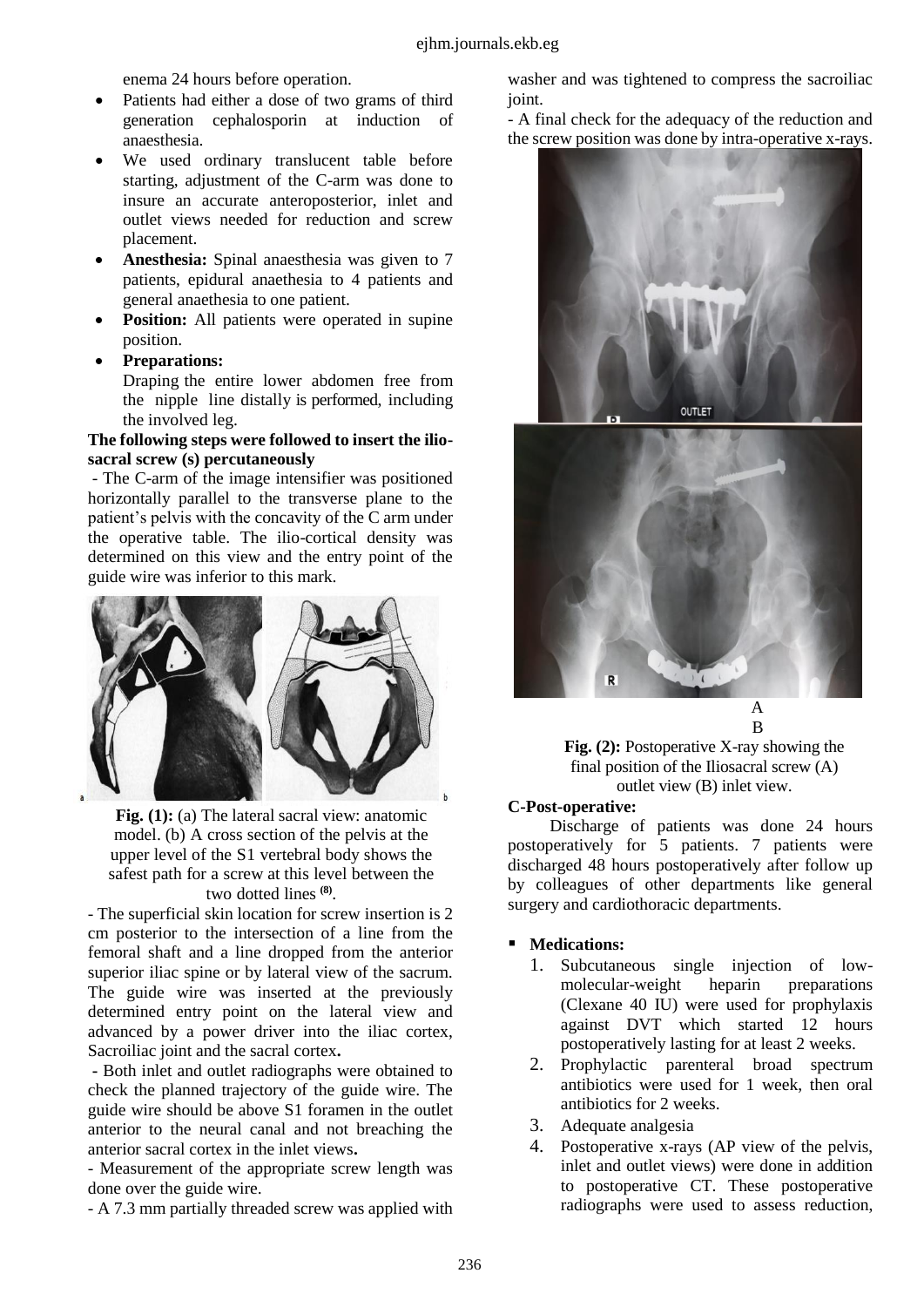degrees of displacement, quality of fixation and the presence of malpositioned screw.

# *Rehabilitation:*

The patients were mobilized from bed as early as possible. All patients, if their general condition allowed, were advised to start toe touch weight bearing with crutches after 6 weeks and then partial weight bearing after another 6 weeks. Patients started full weight bearing at 12 weeks postoperatively.

# *Radiological evaluation*

Post-operative AP radiographs were done routinely within the first postoperative week and before the patients were discharged from the hospital. Follow up radiographs were taken at 6, 12 weeks and six months postoperatively. The radiographs were assessed for residual displacement and the quality of reduction. The posterior reduction was graded according to **Matta and Tornetta (9)** .

# **Clinical evaluation:**

All patients were assessed according to **Majeed scoring system** at the end of the follow up period. The patients were interviewed by the examining surgeon to be asked some questions and their answers were scored according to majeed.

# *Statistical analysis*

Recorded data were analyzed using the statistical package for social sciences, version 20.0 (SPSS Inc., Chicago, Illinois, USA). Quantitative data were expressed as mean  $\pm$  standard deviation (SD). Qualitative data were expressed as frequency and percentage. *The following tests were done:*

- Independent-samples t-test of significance was used when comparing between two means.
- Chi-square  $(x^2)$  test of significance was used in order to compare proportions between two qualitative parameters.
- The confidence interval was set to 95% and the margin of error accepted was set to 5%. The pvalue was considered significant as the following:
- P-value < 0.05 was considered significant.
- $P-value < 0.001$  was considered as highly significant.
- P-value > 0.05 was considered insignificant.

# **RESULTS**

This study include twelve patient of SIJ disruptions underwent surgery in Zagazig University Hospital with age ranged from 19-59 years, 7males and 5 females. Mode of injury was road traffic accident in 58.3% of cases and fall from height in 41.7%, right side was affected in 6 patients, left side was affected in 5 patients and one patient was affected bilaterally (Table 1).

**Table (1):** Descriptive statistics of the twelve patient of the study.

|                                   | Range          | <b>Mean</b> |
|-----------------------------------|----------------|-------------|
| Age                               | 19-59 patients | 39.0        |
| <b>Timing</b><br>(lag<br>days)    | $1-7$ days     | 3.83        |
| <b>Operation</b> time<br>/minutes | 30-50 minutes  | 37.0        |

According to tile classification Injuries of 5 patients (41.7%) were classified B1and 2 patients (16.7%) were B2. 5 patients (41.7%) were C2. According to Young and Burgess classification, 2 patients (16.7%) were APC1, 5 patients (42.7%) Were APC2, vertical shear was in 2 (16.7%) patients and 3 patients (25%) were combined mechanism. The duration of follow-up ranged from 6 to 12 months with a mean of 9 months. All patients in this study were operated within time frame ranged from I day to 7 days with mean (3.83) days an SD (2.17) days. Operation time was minimum 30 minutes and maximum 50 minutes with mean 37 minutes (Table 1). The patients were assessed both clinically and radiologically at the end of the follow-up period.

|            |                  | Majeed        |                     | Total                 | $X^2$  | $\mathbf{P}$ |          |
|------------|------------------|---------------|---------------------|-----------------------|--------|--------------|----------|
|            |                  |               | <b>Satisfactory</b> | <b>Unsatisfactory</b> |        |              |          |
| X-ray      | Fair             |               |                     |                       |        |              |          |
| evaluation |                  | $\frac{1}{2}$ | $0.0\%$             | 66.7%                 | 16.7%  |              |          |
|            | Good             | N             | x                   | 0                     |        | 9.33         | $0.009*$ |
|            |                  | $\frac{1}{2}$ | 88.9%               | $0.0\%$               | 66.7%  |              |          |
|            | <b>Excellent</b> | N             |                     |                       |        |              |          |
|            |                  | $\frac{0}{0}$ | 11.1%               | 33.3%                 | 16.7%  |              |          |
| Total      |                  | N             | q                   |                       | 12     |              |          |
|            |                  | $\frac{0}{0}$ | 100.0%              | 100.0%                | 100.0% |              |          |

**able (3):** Relation between radiological results and clinical results

**Clinical results:**

Patients of this study were subjected to clinical examination at the last follow up visit which was based on Majeed score. The final overall results were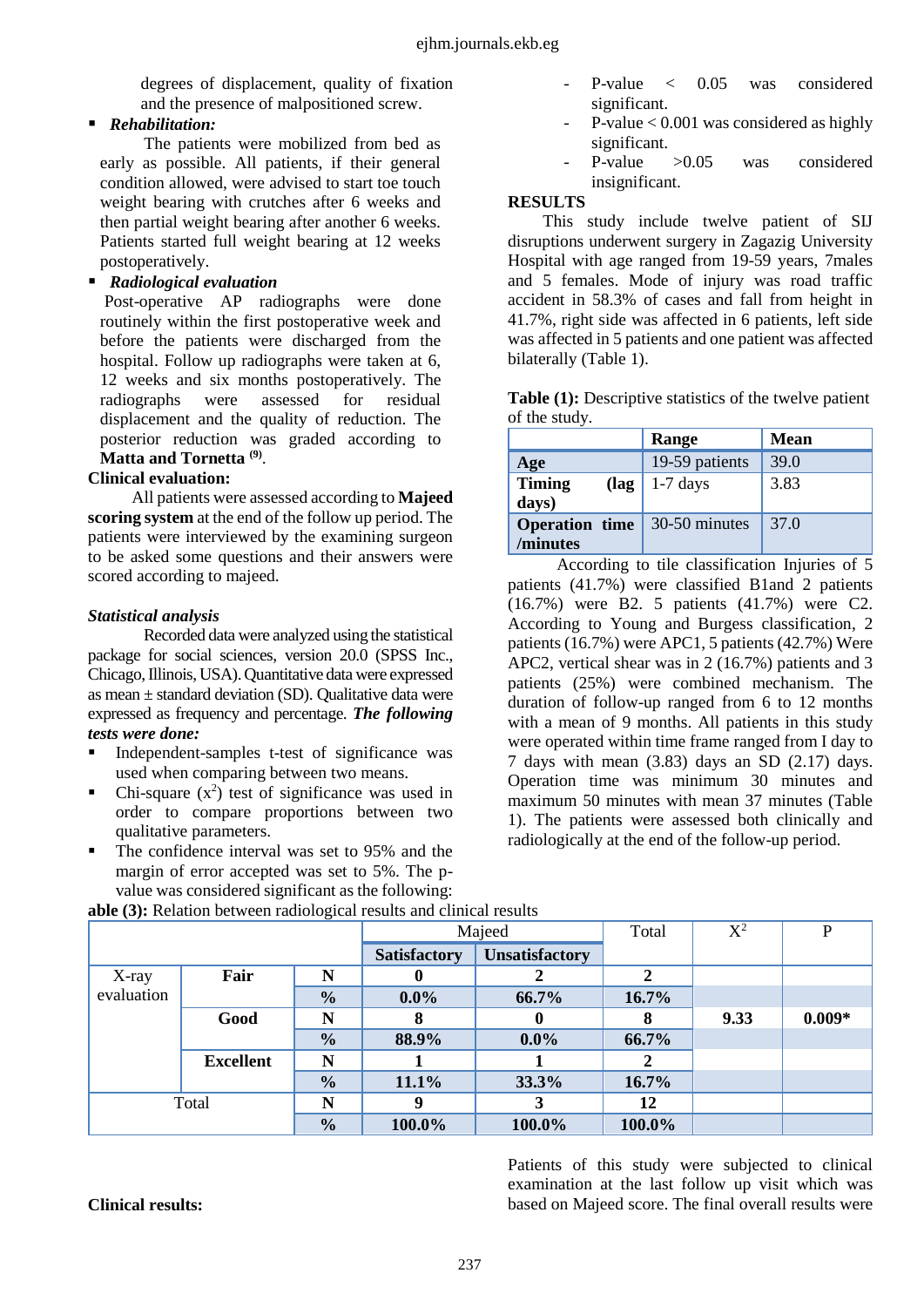considered satisfactory in 9 (75%) patients; 3 (25%) were excellent, 6 (50%) were good, and 3 patients (25%) were unsatisfactory fair outcome (Table 2). **Table (2):** Majeed score distribution among studied

group.

|              |                     | N  | $\%$  |
|--------------|---------------------|----|-------|
| Majeed score | Fair                | 3  | 25.0  |
|              | Good                |    | 50.0  |
|              | <b>Excellent</b>    | 3  | 25.0  |
| Overall      | <b>Satisfactory</b> |    | 75.0  |
| Majeed score | <b>Unsatisfact</b>  | 3  | 25.0  |
|              | ory                 |    |       |
|              | <b>Total</b>        | 12 | 100.0 |

#### *Radiological results:*

Our post-operative AP radiographs that assessed vertical displacement reduction by measuring amount of distraction between two femoral heads according to **Matta and Tornetta 1996** showed the following results:



Fig. (3): Graph showing radiological grading among patients of the study.

**Three patients were excellent** with residual displacement less than 5 mm.

**Six patients were good** with residual displacement from 5-10 mm.

**Three patients were fair** with residual is placement from 11-20 mm.

### *Complications:*

Among the studied cases in this study no preoperative or intra operative complication were detected. All complications were reported postoperatively. 25% of patients reported superficial infection responding to drainage and repeated dressing and antibiotics. Only one patient had recurrent posterior pelvic pain improved with analgesia and anti-inflammatory medications.

### **DISCUSSION**

Pelvic stability depends on an intact posterior sacroiliac complex. This complex can withstand the transference of the weight-bearing forces from the spine to the lower extremities **(10)** . Unstable pelvic ring injuries are serious condition, associated with a high rate of morbidity and mortality **(11)** . Early surgical stabilization gave advantages of pain reduction, early mobilization of

the patient and in the end ensures good functional recovery in the long term **(3)** .

Non operative treatment does not offer accepted reduction and limits the patient to bed with all possible complications <sup>(11, 12)</sup>. The purpose of this study was to describe the technique of percutaneous sacroiliac screw in cases of SIJ disruptions using conventional fluoroscopy and evaluate the perioperative complications and radiological results.

Comparing our study of percutaneous fixation of SIJ with other studies of fixation of the SIJ joint either by using percutaneous method or open reduction and plating of the SIJ or usage of spinopelvic fusion method showed difference in functional outcome, radiological outcome and complications which were found to be of higher incidence with open method.

Results of this study either clinical or radiological are near to results of other studies using the same technique. **Schweitzer** *et al.* **(12)** in their study had satisfactory radiological outcome in 97.18% of patients and only 2.81% of patients had unsatisfactory radiological outcome. Also, satisfactory clinical results in 87, 3% of patients and unsatisfactory in 7.14% with low incidence of complications. **Lindahl and Hirvensalo (13)** had no poor radiological outcome. Excellent results in 65.34%, good results in 24.75% and fair results in 9.9%. Clinical results also were found near to results of this study. Satisfactory clinical results were found in 83.16% of patients and fair results in 15.84% and only 0.9% of patients had poor results. **Abhishek** *et al.* **(14)** documented in their study that 51.22% of cases had excellent clinical outcome, 31.7% had good outcome and unsatisfactory results were fair in 9.7% of cases or poor in 7.31% of cases. These results are near to the results of our study also near in their low incidence of complications.

Open reduction and fixation of the sacroiliac joint (SIJ) allow visualization of the joint and exact reduction but the complications associated with the technique as documented in comparative study make the percutaneous method favorable technique for fixation of the sacroiliac joint. **El Mannawy** *et al***. (15)** documented the occurrence of deep tissue infection and foot drop and pelvic tilt in their study of anterior stabilization of the SIJ. **Mardanpour and Rahbar (16)** documented various complications following open method of SIJ fixation including deep and superficial infections, injury to lateral cutaneous nerve of the thigh, pulmonary embolism and urinary tract infections. **Simpson** *et al.*  $(17)$  in study of open reduction and fixation of SIJ either by staples or plate documented occurrence of loss of reduction in two patients with stable fixation and one patient with plate fixation. **Sobhan** *et al.* **(18)** in study of spino-pelvic